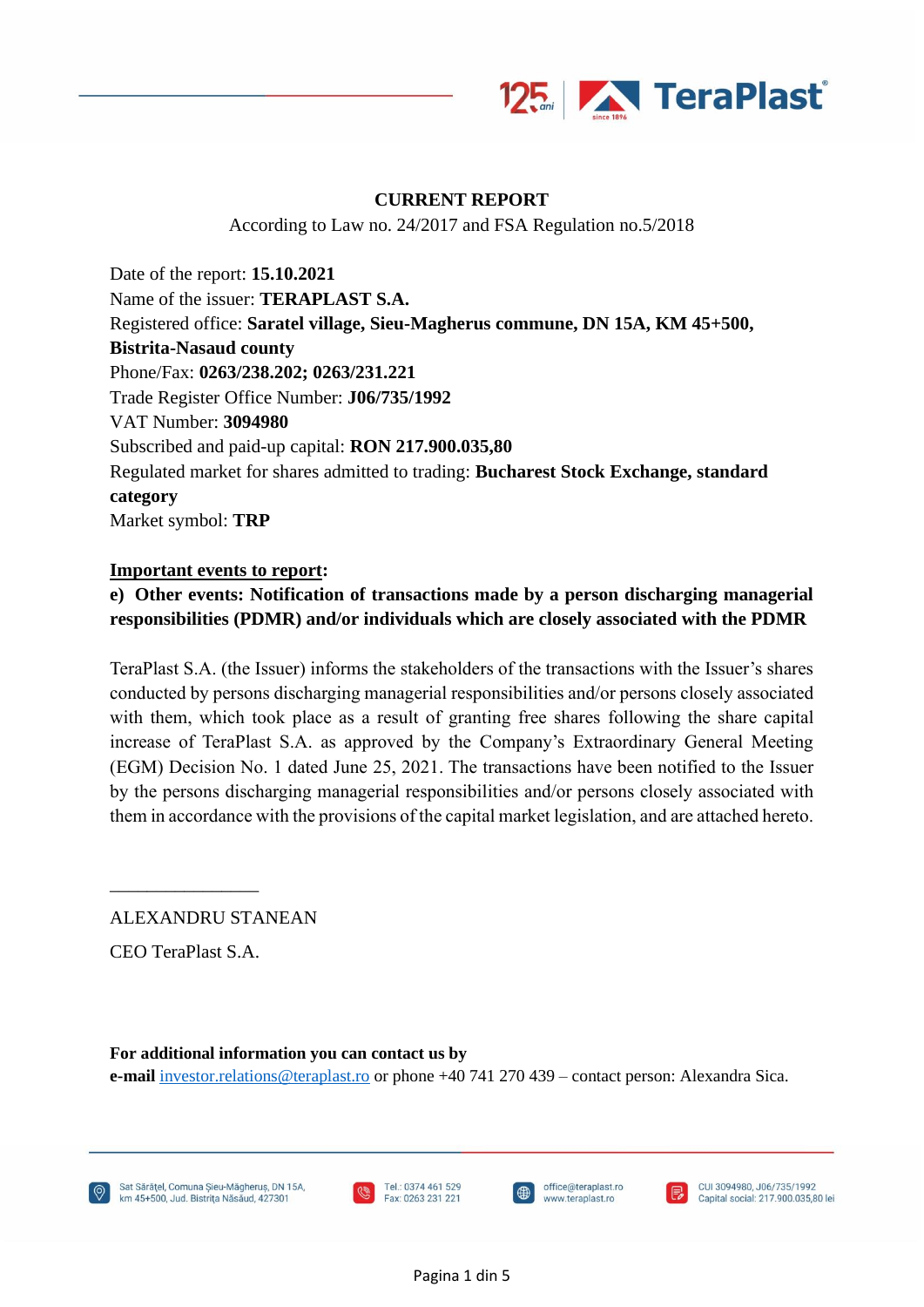

## **TRANSACTION NOTICE According to EU Regulation 523/2016**

transactions conducted by persons discharging managerial responsibilities and/or persons closely associated with them – according to the Regulation (EU) No 596/2014 Art. 3, para. (26), Art. 19 para. (1) and (8)

|                         | Details of the person discharging managerial responsibilities/person closely |                      |                                                |  |  |
|-------------------------|------------------------------------------------------------------------------|----------------------|------------------------------------------------|--|--|
| $\mathbf{1}$            | associated                                                                   |                      |                                                |  |  |
| (a)                     | Name                                                                         | <b>Goia Dorel</b>    |                                                |  |  |
| $\overline{2}$          | <b>Reason for the notification</b>                                           |                      |                                                |  |  |
|                         |                                                                              |                      | Director and Chairman of the Board of          |  |  |
| (a)                     | Position/status                                                              |                      | Directors of TeraPlast S.A.                    |  |  |
| (b)                     | Initial notification/Amendment                                               | <b>Initial</b>       |                                                |  |  |
| $\overline{\mathbf{3}}$ | Details of the issuer                                                        |                      |                                                |  |  |
| (a)                     | Name                                                                         | TeraPlast S.A.       |                                                |  |  |
| (b)                     | LEI code                                                                     | 254900CX9UNGB7VM0R35 |                                                |  |  |
| 4                       | Details of the transaction(s)                                                |                      |                                                |  |  |
|                         | Description of the financial                                                 |                      |                                                |  |  |
|                         | instrument, type of instrument                                               |                      |                                                |  |  |
| (a)                     | Identification code                                                          | SHARES, ROTRPLACNOR7 |                                                |  |  |
| (b)                     | Nature of the transaction                                                    |                      | FREE ALLOCATION OF SHARES                      |  |  |
|                         |                                                                              |                      |                                                |  |  |
|                         |                                                                              | Price(s)             | Volume(s)                                      |  |  |
| (c)                     | $Price(s)$ and volume $(s)$                                                  | $\theta$             | 204.085.923                                    |  |  |
|                         |                                                                              | Weighted average     |                                                |  |  |
|                         | Aggregated information                                                       | price of             |                                                |  |  |
|                         | - Aggregated volume                                                          | aggregated           | Aggregate volum:                               |  |  |
| (d)                     | - Price (RON)                                                                | transactions: 0      | 204.085.923                                    |  |  |
| (e)                     | Date of the transaction                                                      | 30.09.2021           |                                                |  |  |
|                         |                                                                              |                      | Beside a trading location: operating the share |  |  |
|                         |                                                                              |                      | capital increase of TeraPlast S.A. approved by |  |  |
| (f)                     | Place of the transaction                                                     |                      | the EGM decision No. 1 dated June 25, 2021;    |  |  |





j

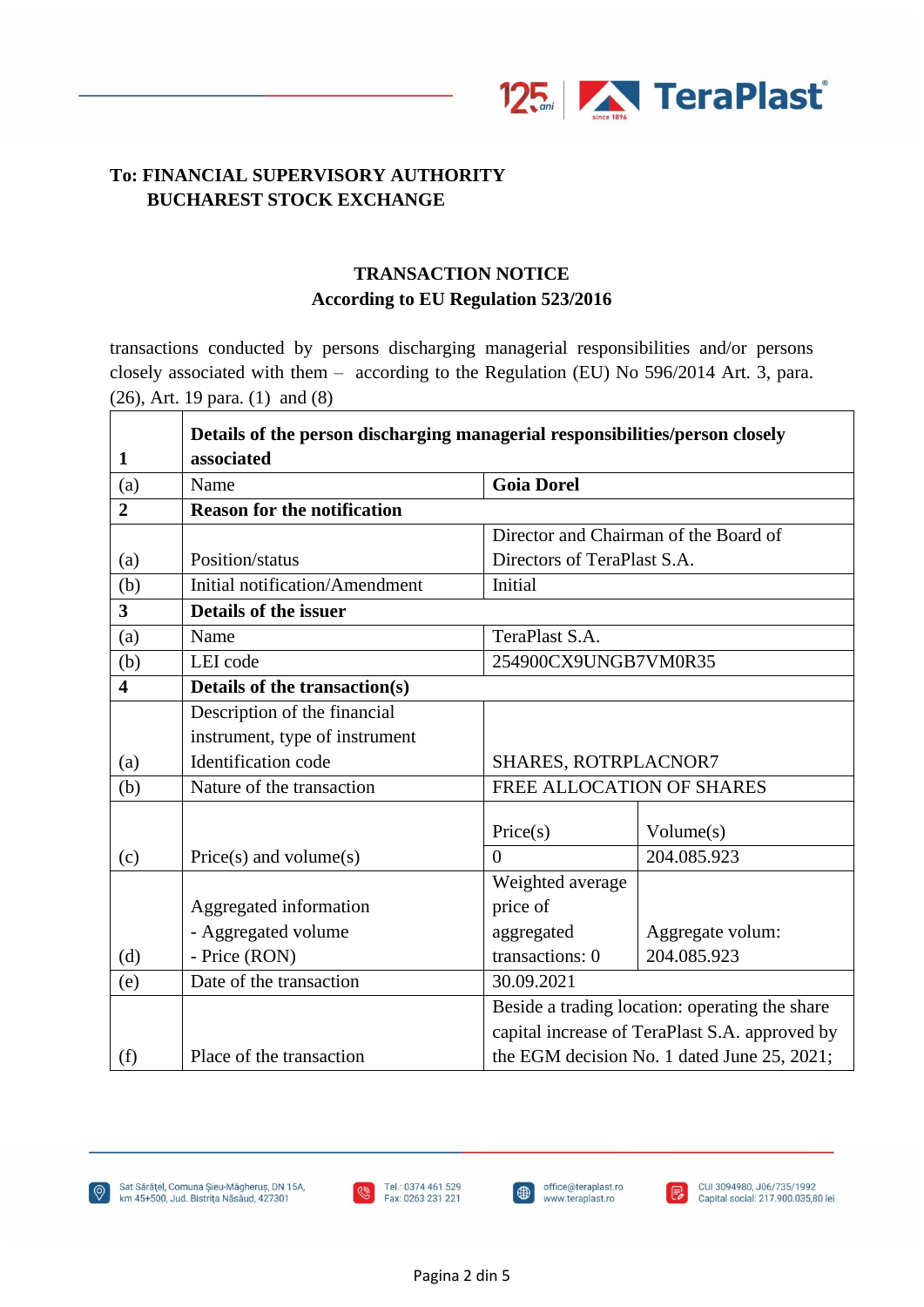

## **TRANSACTION NOTICE According to EU Regulation 523/2016**

transactions conducted by persons discharging managerial responsibilities and/or persons closely associated with them – according to the Regulation (EU) No 596/2014 Art. 3, para. (26), Art. 19 para. (1) and (8)

|                         | Details of the person discharging managerial responsibilities/person closely |                                    |                                                                                                  |  |  |
|-------------------------|------------------------------------------------------------------------------|------------------------------------|--------------------------------------------------------------------------------------------------|--|--|
| $\mathbf{1}$            | associated                                                                   |                                    |                                                                                                  |  |  |
| (a)                     | Name                                                                         |                                    | <b>Stânean Alexandru</b>                                                                         |  |  |
| $\overline{2}$          | <b>Reason for the notification</b>                                           |                                    |                                                                                                  |  |  |
| (a)                     | Position/status                                                              | Director and CEO of TeraPlast S.A. |                                                                                                  |  |  |
| (b)                     | Initial notification/Amendment                                               | <b>Initial</b>                     |                                                                                                  |  |  |
| 3                       | Details of the issuer                                                        |                                    |                                                                                                  |  |  |
| (a)                     | Name                                                                         | TeraPlast S.A.                     |                                                                                                  |  |  |
| (b)                     | LEI code                                                                     | 254900CX9UNGB7VM0R35               |                                                                                                  |  |  |
| $\overline{\mathbf{4}}$ | Details of the transaction(s)                                                |                                    |                                                                                                  |  |  |
|                         | Description of the financial                                                 |                                    |                                                                                                  |  |  |
|                         | instrument, type of instrument                                               |                                    |                                                                                                  |  |  |
| (a)                     | Identification code                                                          | SHARES, ROTRPLACNOR7               |                                                                                                  |  |  |
| (b)                     | Nature of the transaction                                                    |                                    | FREE ALLOCATION OF SHARES                                                                        |  |  |
|                         |                                                                              |                                    |                                                                                                  |  |  |
|                         |                                                                              | Price(s)                           | Volume(s)                                                                                        |  |  |
| (c)                     | $Price(s)$ and volume $(s)$                                                  | $\theta$                           | 116.891                                                                                          |  |  |
|                         |                                                                              | Weighted average                   |                                                                                                  |  |  |
|                         | Aggregated information                                                       | price of                           |                                                                                                  |  |  |
|                         | - Aggregated volume                                                          | aggregated                         | Aggregate volum:                                                                                 |  |  |
| (d)                     | - Price (RON)                                                                | transactions: 0                    | 116.891                                                                                          |  |  |
| (e)                     | Date of the transaction                                                      | 30.09.2021                         | Beside a trading location: operating the share<br>capital increase of TeraPlast S.A. approved by |  |  |
|                         |                                                                              |                                    |                                                                                                  |  |  |
|                         |                                                                              |                                    |                                                                                                  |  |  |
| (f)                     | Place of the transaction                                                     |                                    | the EGM decision No. 1 dated June 25, 2021;                                                      |  |  |



Sat Sărățel, Comuna Șieu-Măgheruș, DN 15A, km 45+500, Jud. Bistrița Năsăud, 427301



j

 $\blacksquare$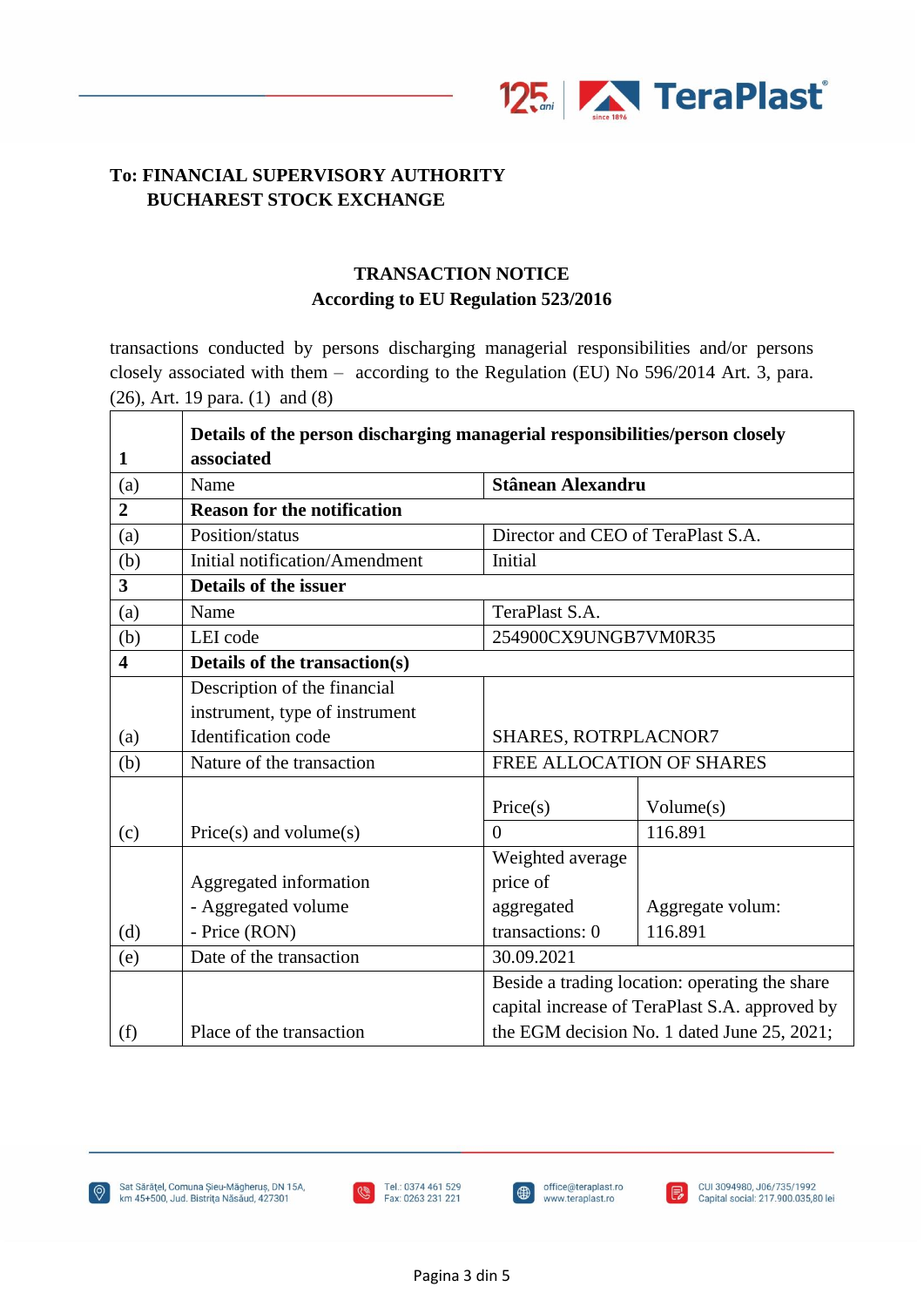

# **TRANSACTION NOTICE According to EU Regulation 523/2016**

transactions conducted by persons discharging managerial responsibilities and/or persons closely associated with them – according to the Regulation (EU) No 596/2014 Art. 3, para. (26), Art. 19 para. (1) and (8)

|                         | Details of the person discharging managerial responsibilities/person closely |                       |                                                                                                  |  |  |
|-------------------------|------------------------------------------------------------------------------|-----------------------|--------------------------------------------------------------------------------------------------|--|--|
| $\mathbf{1}$            | associated                                                                   |                       |                                                                                                  |  |  |
| (a)                     | Name                                                                         |                       | <b>Birta Maria Ioana</b>                                                                         |  |  |
| $\overline{2}$          | <b>Reason for the notification</b>                                           |                       |                                                                                                  |  |  |
| (a)                     | Position/status                                                              | CFO of TeraPlast S.A. |                                                                                                  |  |  |
| (b)                     | Initial notification/Amendment                                               | Initial               |                                                                                                  |  |  |
| 3                       | Details of the issuer                                                        |                       |                                                                                                  |  |  |
| (a)                     | Name                                                                         | TeraPlast S.A.        |                                                                                                  |  |  |
| (b)                     | LEI code                                                                     | 254900CX9UNGB7VM0R35  |                                                                                                  |  |  |
| $\overline{\mathbf{4}}$ | Details of the transaction(s)                                                |                       |                                                                                                  |  |  |
|                         | Description of the financial                                                 |                       |                                                                                                  |  |  |
|                         | instrument, type of instrument                                               |                       |                                                                                                  |  |  |
| (a)                     | Identification code                                                          | SHARES, ROTRPLACNOR7  |                                                                                                  |  |  |
| (b)                     | Nature of the transaction                                                    |                       | FREE ALLOCATION OF SHARES                                                                        |  |  |
|                         |                                                                              |                       |                                                                                                  |  |  |
|                         |                                                                              | Price(s)              | Volume(s)                                                                                        |  |  |
| (c)                     | $Price(s)$ and volume $(s)$                                                  | $\theta$              | 106.372                                                                                          |  |  |
|                         |                                                                              | Weighted average      |                                                                                                  |  |  |
|                         | Aggregated information                                                       | price of              |                                                                                                  |  |  |
|                         | - Aggregated volume                                                          | aggregated            | Aggregate volum:                                                                                 |  |  |
| (d)                     | - Price (RON)                                                                | transactions: 0       | 106.372                                                                                          |  |  |
| (e)                     | Date of the transaction                                                      | 30.09.2021            | Beside a trading location: operating the share<br>capital increase of TeraPlast S.A. approved by |  |  |
|                         |                                                                              |                       |                                                                                                  |  |  |
|                         |                                                                              |                       |                                                                                                  |  |  |
| (f)                     | Place of the transaction                                                     |                       | the EGM decision No. 1 dated June 25, 2021;                                                      |  |  |



Sat Sărățel, Comuna Șieu-Măgheruș, DN 15A, km 45+500, Jud. Bistrița Năsăud, 427301



j

 $\blacksquare$